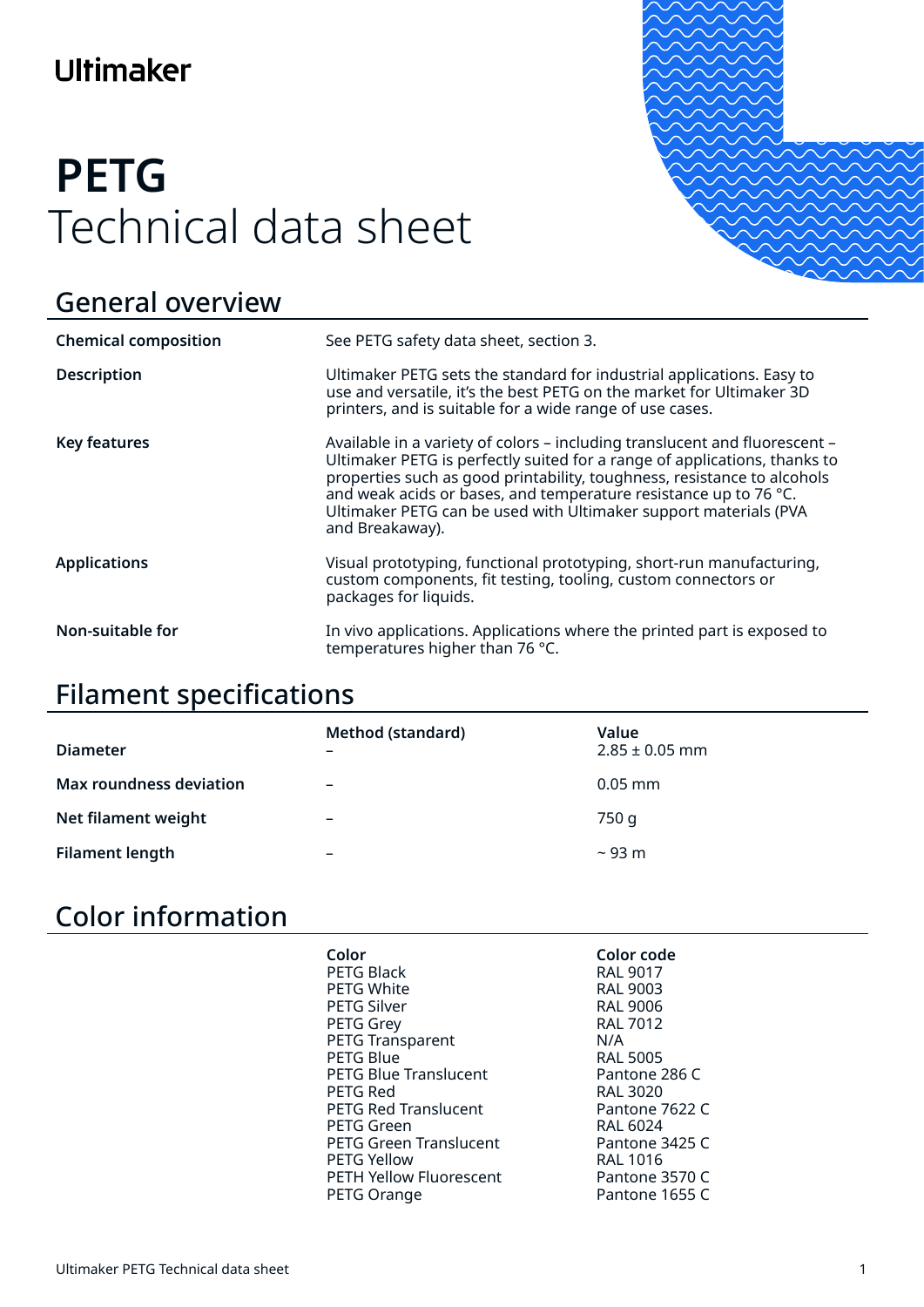# Mechanical properties

All samples were 3D printed. See 'Notes' section for details.

|                                   | <b>Test method</b>              | <b>Typical value</b>                 |                                      |                                    |
|-----------------------------------|---------------------------------|--------------------------------------|--------------------------------------|------------------------------------|
|                                   |                                 | XY (Flat)                            | YZ (Side)                            | Z(Up)                              |
| Tensile (Young's) modulus         | ASTM D3039 (1 mm / min)         | $1939 \pm 28$ MPa                    | 1874 ± 31 MPa                        | $1711 \pm 45$ MPa                  |
| Tensile stress at yield           | ASTM D3039 (5 mm / min)         | $46.2 \pm 0.8$ MPa                   | $50.3 \pm 1.0$ MPa                   | No yield                           |
| Tensile stress at break           | ASTM D3039 (5 mm / min)         | $38.5 \pm 1.4$ MPa                   | $44.0 \pm 3.7$ MPa                   | $19.0 \pm 6.4$ MPa                 |
| <b>Elongation at yield</b>        | ASTM D3039 (5 mm / min)         | $5.9 \pm 0.1$ %                      | $6.0 \pm 0.2$ %                      | No yield                           |
| <b>Elongation at break</b>        | ASTM D3039 (5 mm / min)         | $7.6 \pm 0.2$ %                      | $6.4 \pm 0.6$ %                      | $1.8 \pm 0.8$ %                    |
| <b>Flexural modulus</b>           | ISO 178 (1 mm / min)            | 1882 ± 30 MPa                        | $1681 \pm 61$ MPa                    | $1489 \pm 25$ MPa                  |
| <b>Flexural strength</b>          | ISO 178 (5 mm / min)            | $78.9 \pm 1.0$ MPa at<br>5.5% strain | $75.8 \pm 2.0$ MPa at<br>5.5% strain | $50 \pm 3.5$ MPa at<br>3.6% strain |
| Flexural strain at break          | ISO 178 (5 mm / min)            | No break (> 10%)                     | No break (> 10%)                     | $3.6 \pm 0.4$ %                    |
| Charpy impact strength (at 23 °C) | ISO 179-1 / 1eB (notched)       | $7.9 \pm 0.6$ kJ/m <sup>2</sup>      |                                      | -                                  |
| <b>Hardness</b>                   | ISO 7619-1 (Durometer, Shore D) | 76 Shore D                           |                                      | $\overline{\phantom{m}}$           |





A. Tensile stress at break, elongation at break (no yield point) B. Tensile stress at yield, elongation at yield

C. Tensile stress at break, elongation at break

#### Print orientation

As the FFF process produces parts in a layered structure, mechanical properties of the part vary depending on orientation of the part. In-plane there are differences between walls (following the contours of the part) and infill (layer of 45° lines). These differences can be seen in the data for XY (printed flat on the build plate – mostly infill) and YZ (printed on its side – mostly walls). Additionally, the upright samples (Z direction) give information on the strength of the interlayer adhesion of the material. Typically the interlayer strength (Z) has the lowest strength in FFF. Note: All samples are printed with 100% infill – blue lines in the illustration indicate typical directionality of infill and walls in a printed part.

#### Tensile properties

Printed parts can yield before they break, where the material is deforming (necking) before it breaks completely. When this is the case, both the yield and break points will be reported. Typical materials that yield before breaking are materials with high toughness like Tough PLA, Nylon and CPE+. If the material simply breaks without yielding, only the break point will be reported. This is the case for brittle materials like PLA and PC Transparent, as well as elastomers (like TPU).